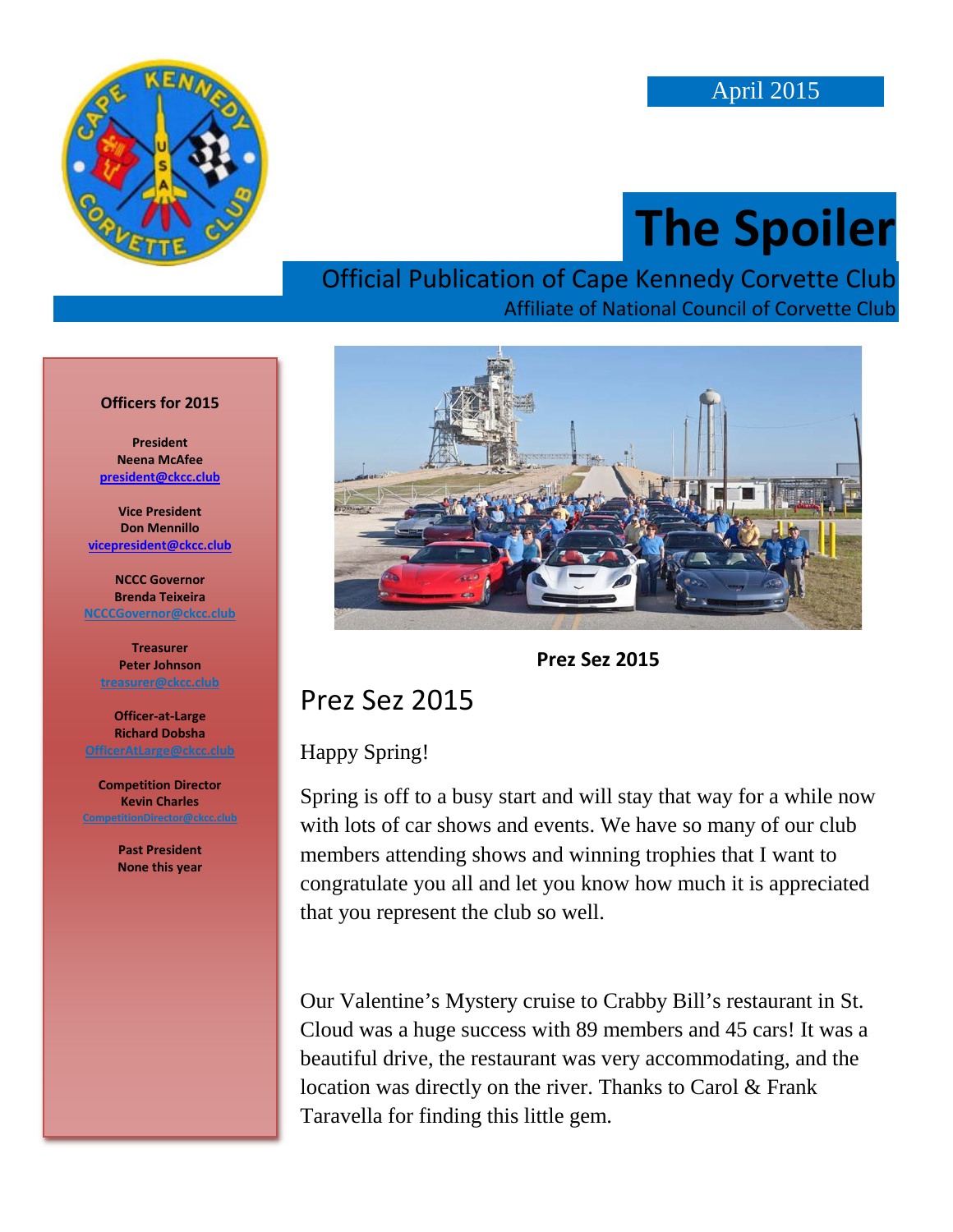Maureen has been the leader again this year in the March of Dimes "March for Babies" that will be held Saturday April  $25<sup>th</sup>$ . Last year the club gave a generous donation thanks to the members that donated money and the club matching those funds. It is a great cause and the Corvettes get to lead the walkers out of Space Coast Stadium, we are the only Corvette club to ever do this and it is a real honor.

As you all know we are looking forward to our annual "Vettes at The Port" show April 18<sup>th</sup> which is our biggest event every year generating a substantial amount of money for the charities we support. Thanks to Randy Anderson, his Port Show crew, and you the members that have worked hard getting donations and will be helping the day of show we hope to be able to surpass last year's numbers.

Easter will be upon us on April  $5<sup>th</sup>$  which is the date of the monthly Fishlips brunch that has been cancelled due to the conflict. We will resume the brunch in May and I hope that everyone enjoys family and friends on this special day. Enjoy the wonderful weather and have a great spring, hope to see you soon!

Neena McHee CKCC President

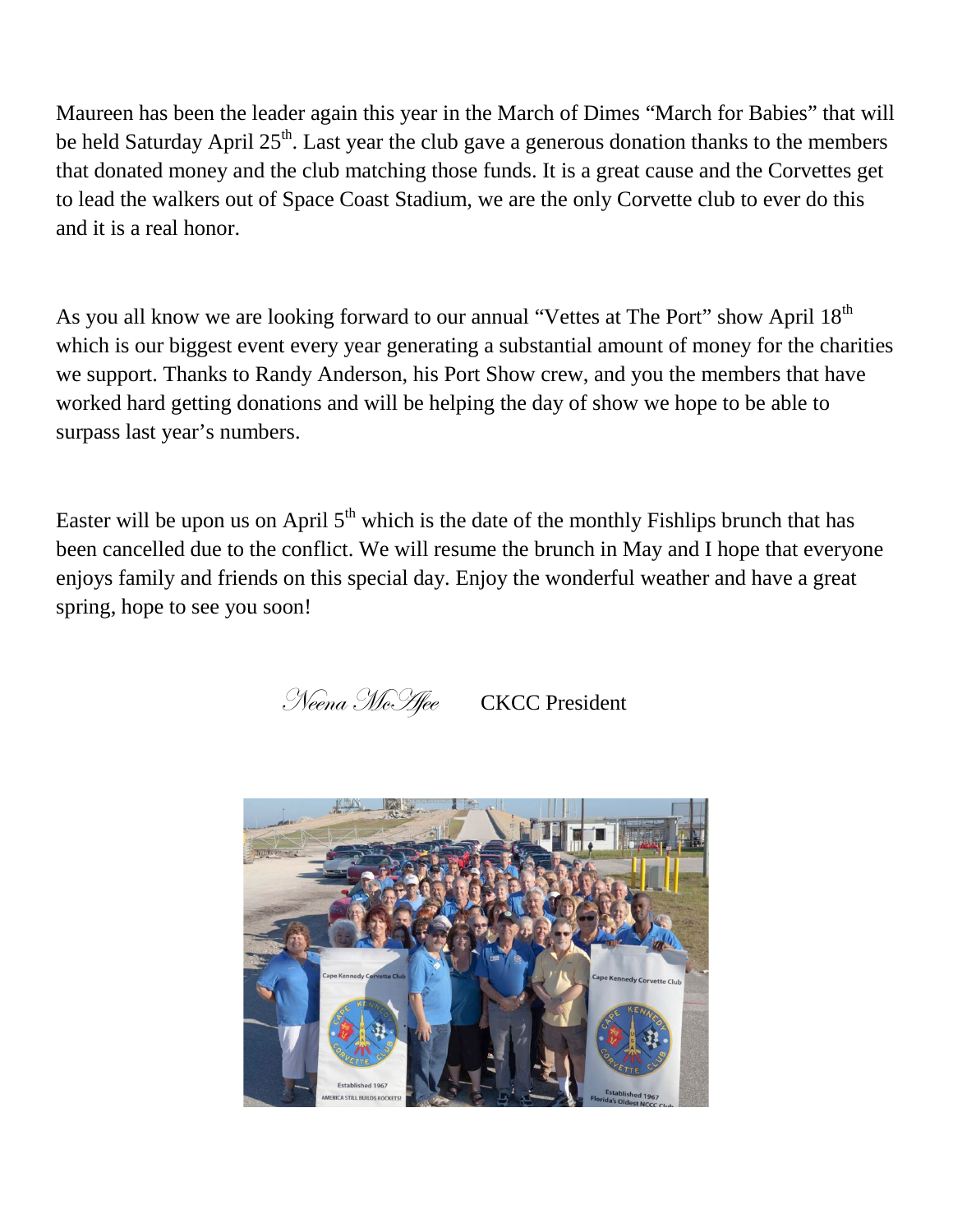#### **2015 NCCC Competition Events**

| April 25  | Nat. Governor's Mtg.                 | St. Louis MO        |
|-----------|--------------------------------------|---------------------|
| May 9     | <b>Test and Tune</b>                 | <b>Brooksville</b>  |
| May 10    | Mother's Day                         |                     |
| May 16    | Low Speed                            | <b>St Augustine</b> |
| May 23-25 | High & Low Speed, Concours, Car Show |                     |
|           | NCM Bowling Green, KY                |                     |
| May 31    | <b>Regional Mtg</b>                  | Kissimmee           |

#### **Club Activities for April and May**

| April 13      | Monthly meeting at Jimmies Restaurant @<br>7 pm, social hour beginning @ 5pm |
|---------------|------------------------------------------------------------------------------|
| April 18      | CKCC "Vettes at the Port car show"                                           |
| April 19      | <b>Vietnam Moving Wall</b>                                                   |
| April 24 - 26 | <b>Good Guys 2nd Florida Nationals</b>                                       |
| April 25      | March of Dimes Walkathon, Space Coast<br>Stadium                             |
| April 26      | <b>Stuart Corvette Show</b>                                                  |
| May 2         | The Hat Parade in Cocoa Village                                              |
| May 3         | Brunch at Fishlips 10:00 a.m.                                                |
| May 9         | Kings Duck Inn begins at 4:00 p.m.                                           |
| <b>May 11</b> | Club meeting see April 13 schedule                                           |
| May 23 -24    | Corvettes at the Pier, St. Petersburg                                        |

**Volunteer Chairpersons for 2014**

**Social Activities MaureenBonanno [Msmaureen1102@cfl.rr.com](mailto:msmaureen1102@cfl.rr.com)**

> **Membership Kristi Halokovic Richard Dobsha**

**50/50 Drawing Susan Smith [smithstart@gmail.com](mailto:smithstart@gmail.com)**

**Publicity Director/Club Photographer Roger Wolf [wolfroger@rocketmail.com](mailto:wolfroger@rocketmail.com)**

**Spoiler Editor Patsy Shearer [wshearer001@cfl.rr.com](mailto:cozyjohn@cfl.rr.com)**

**Club Historian Maureen Bonanno [Msmaureen1102@cfl.rr.com](mailto:Msmaureen1102@cfl.rr.com)**

**Charitable Donations: Charles & Miriam Sikes [undertaker5400@aol.com](mailto:undertaker5400@aol.com)**

**Web site George and Kristi Halkovic**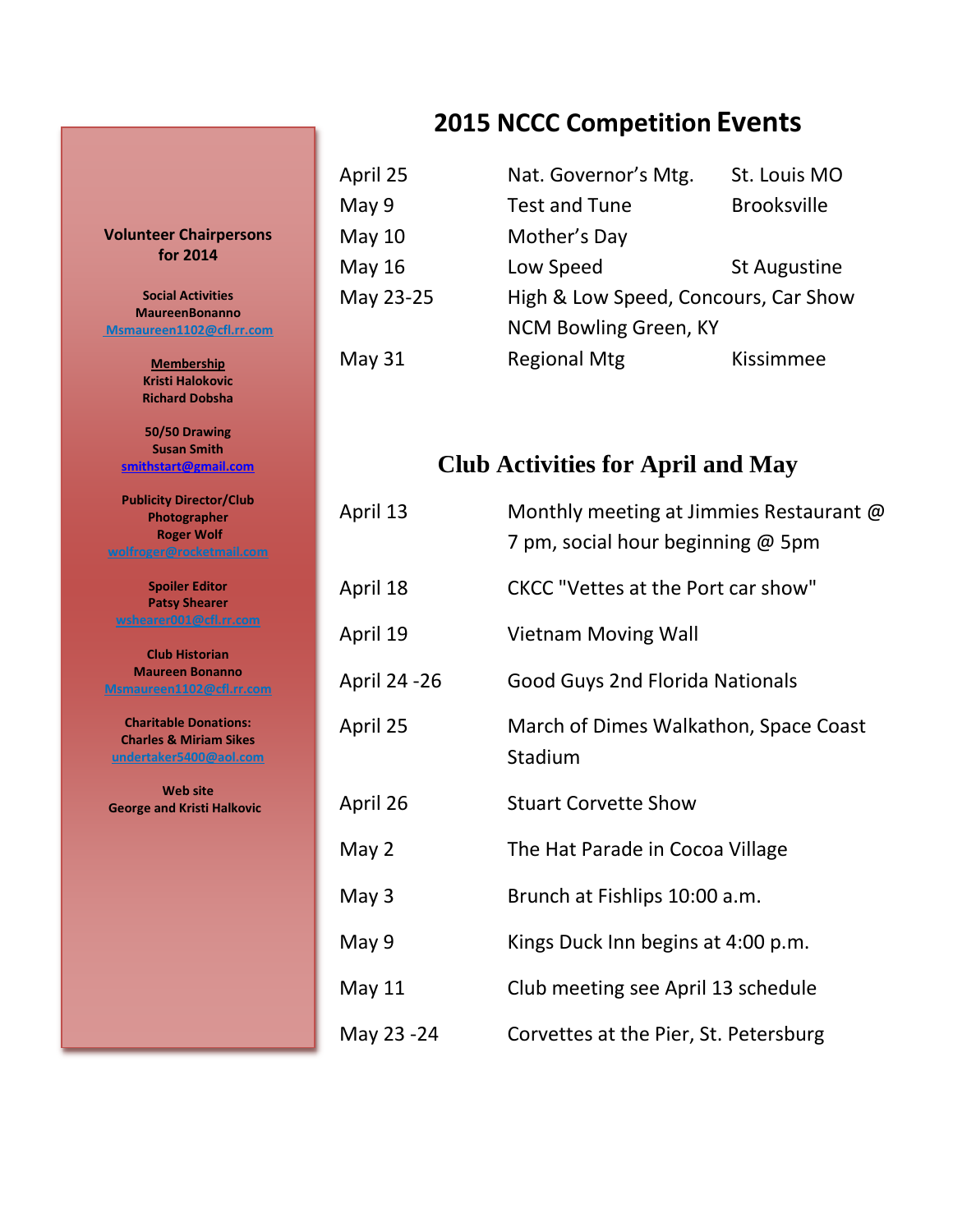## **Vettes at the Port**

## **Saturday April 18, 2015**

Cape Kennedy Corvette Club's largest fund raiser of the year is right around the corner! Mark your calendars and plan your day for "Vettes At The Port", Saturday April 18, 2015.

I am pleased to say everyone is going above and beyond the call of duty to make this event bigger, better and more fun than the year before!

We will have numerous vendors so play to come and buy!

Last year we had great success raffling our Power Wheels C7 corvettes. We will be giving away 4 cars this year with the proceeds going to support Make A Wish. There will be a silent auction supporting the National Kidney foundation local projects.

Raffle tickets are on sale for the Power wheel corvettes. Tickets are only 1 dollar each and with each ticket you purchase it gives you 4 chance to win!

Just like the Big Boys complete with Cape Kennedy Corvette Club decal.



Own a C-7 Corvette for only 1 dollar! Spend 1 dollar and get four chances to win! So every ticket you buy gives you four chances to win!

This is all for a good cause. Your help will be greatly appreciated!

**Randy Anderson, Port Show Chairman**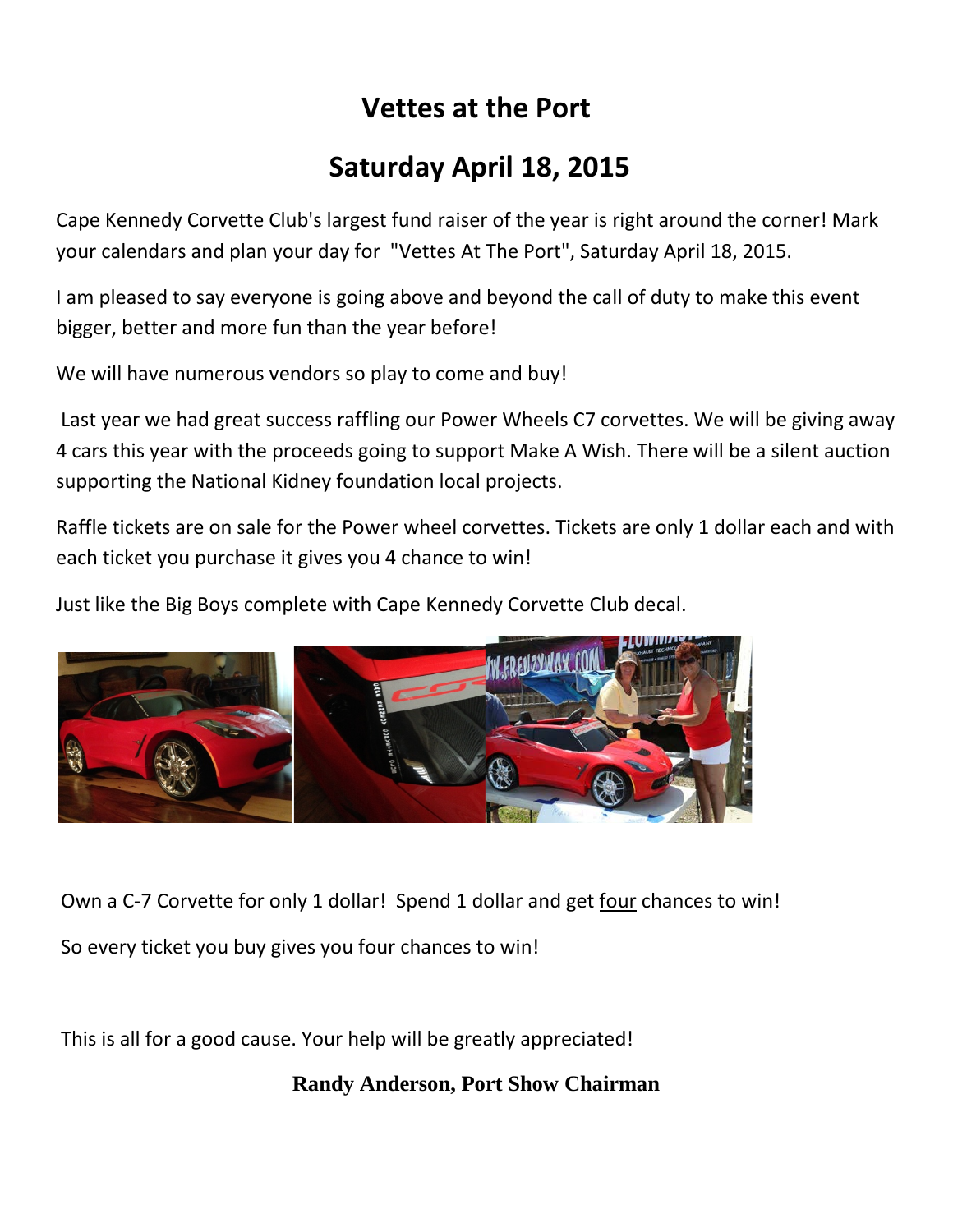# **2015 NCCC Convention**

Registration for the 2015 NCCC Convention registration is still going on. A number of us are going to the Pocono's for Convention and to Vettes at Carlisle.

If you are interested or have questions look at [www.corvettesnccc.org](http://www.corvettesnccc.org/) for information.

# **The Vietnam Moving Wall Sunday, April 19th**

The Vietnam Moving Wall exhibit is one of the most moving and awesome events of the year. Many Corvettes and thousands of bikers will gather at Eastern Florida State College (old BCC) on Clearlake Avenue in Cocoa. We are supposed to begin meeting at 9:00 a.m. All vehicles enter on the north side of the school. Someone will be there to direct Corvettes to the line up location. Bring water or drinks since it is supposed to be warm.

I think the parade begins at 10:00 a.m. and we follow the sheriff's deputies down US 1 to the turn to Wickham Park. When we get to the park, we will stop for a few minutes. Usually we go Captain Katana's on US #1 near Post Road in Melbourne to eat lunch afterwards.

# **Tech Article**

If you have a tech article for the next spoiler, please send it to wshearer001@cfl.rr.com.

### **When are Waivers Required to be Signed?**

All Sanctioned events? Yes. All Non-Sanctioned events if required by the Competition Rulebook. All Club Sponsored car shows for participants & workers only. Parades, for driver and passengers, including anybody you are carrying in your car.

GENERAL: Signing a waiver for "Club Sponsored Events", maintains good Risk Management. Even though the events are not sanctioned, all responsibility falls upon the organizer of the event. It is best practice to indemnify your club from subrogation that the claimant may bring upon your club